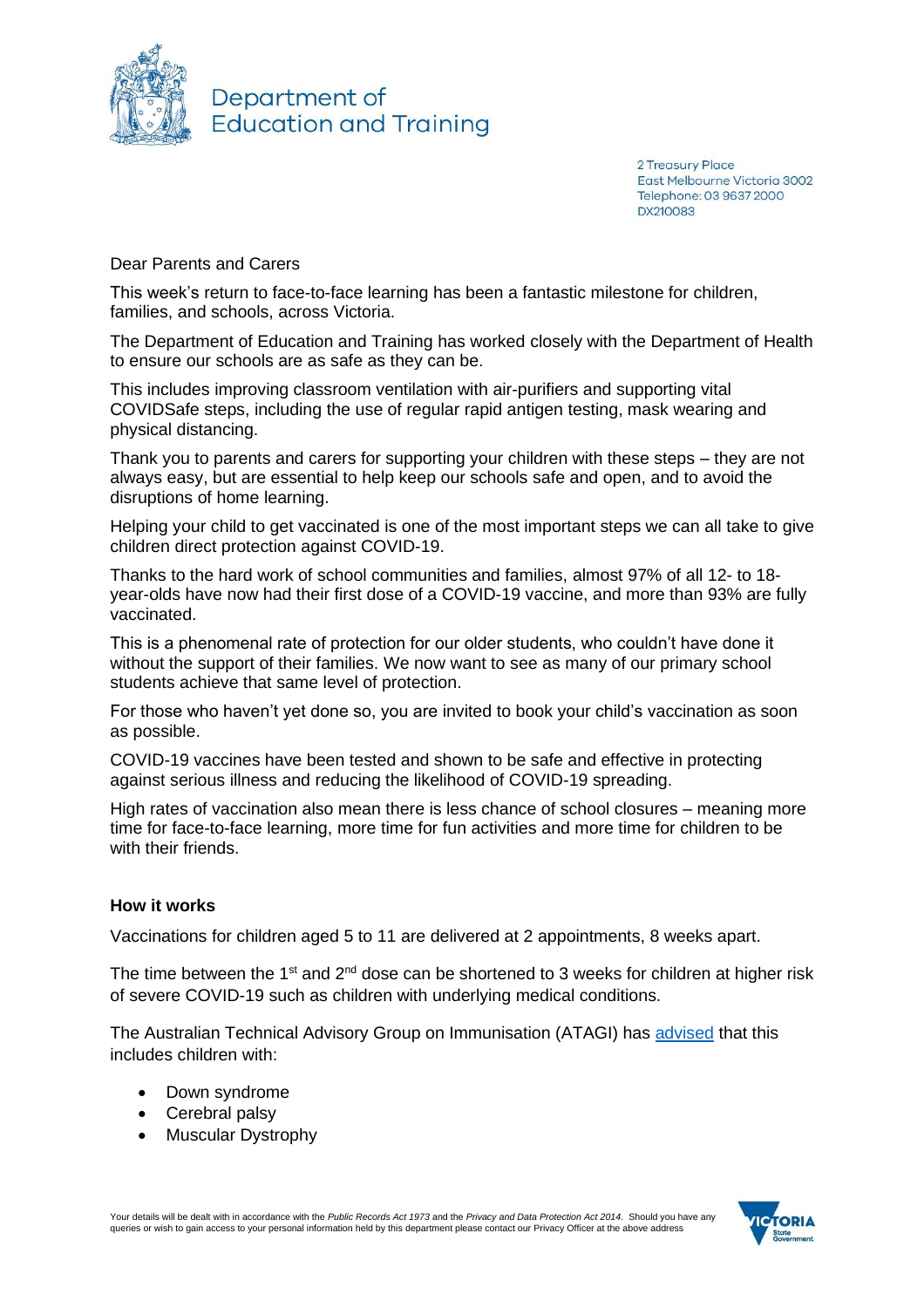- Severe disability that requires frequent assistance with daily living, which includes some autistic children and children with rare genetic disorders
- Heart disease and chronic lung disease, including those regularly hospitalised for asthma
- Cancer and survivors of childhood cancer

# **How to book an appointment**

There are lots of convenient options to get your child vaccinated, including state-wide vaccination clinics, your local GP or pharmacy, and pop-up clinics at many local primary schools.

You can book your appointment in a few different ways, including:

- online: [coronavirus.vic.gov.au/vaccine](http://www.coronavirus.vic.gov.au/vaccine)
- by phone: [1800](tel:1800675398) 675 398 (Coronavirus Hotline)
- In person: talk to your local pharmacy, doctor, or a [family-friendly vaccination centre](https://list.comms.educationupdates.vic.gov.au/track/click?u=770f4d1425f14b0d9936ca688e358872&id=28a9b21188cc3469&e=a9313e1a5943460a)

## **Need help?**

Call the [Coronavirus Hotline](https://www.coronavirus.vic.gov.au/contact-us) 1800 675 398: booking or vaccination questions

Need a translation? Refer to the [Information about COVID-19 vaccines in languages other](https://www.coronavirus.vic.gov.au/translated-information-about-covid-19-vaccines)  [than English](https://www.coronavirus.vic.gov.au/translated-information-about-covid-19-vaccines)

## **What to bring to the vaccine appointment**

For information on what to bring to a vaccine appointment please visit the [Checklist: before](https://www.coronavirus.vic.gov.au/checklist-your-covid-19-vaccination#what-to-bring-with-you-to-your-vaccine-appointment)  [your COVID-19 vaccination.](https://www.coronavirus.vic.gov.au/checklist-your-covid-19-vaccination#what-to-bring-with-you-to-your-vaccine-appointment)

These resources can help you and your child prepare for the vaccination:

- Needle phobia [The Melbourne Vaccine Education Centre \(MVEC\) \(mcri.edu.au\)](https://mvec.mcri.edu.au/references/needle-phobia/)
- [Tips to help a child afraid of needles and stop it becoming a phobia -](https://www.abc.net.au/everyday/how-to-help-if-your-child-is-afraid-of-needles/11838692) ABC Everyday
- [COVID-19 vaccination social scripts -](https://www.amaze.org.au/support/resources/covid-19-vaccination-social-scripts/) Amaze Autism resource
- [Sesame Street ABC of COVID vaccines](https://www.youtube.com/watch?v=yPlhRUF2aXA)
- The Australian Technical Advisory Group advice on the safety of the paediatric Pfizer [COVID-19 vaccine](https://www.health.gov.au/resources/publications/atagi-recommendations-on-pfizer-covid-19-vaccine-use-in-children-aged-5-to-11-years)
- The [Australian Technical Advisory Group 19 January update](https://www.health.gov.au/news/atagi-update-following-weekly-covid-19-meeting-19-january-2022) for a table of medical conditions with increased risk.

### **Extra support for children with disability or special requirements**

Disability Liaison Officers and dedicated vaccination centres (pop-up clinics) are available to for parents and carers who need help for their child to get vaccinated.

For more information, refer to the [Vaccine information for people with a disability or special](https://www.coronavirus.vic.gov.au/vaccination-information-people-disability)  [requirements.](https://www.coronavirus.vic.gov.au/vaccination-information-people-disability)